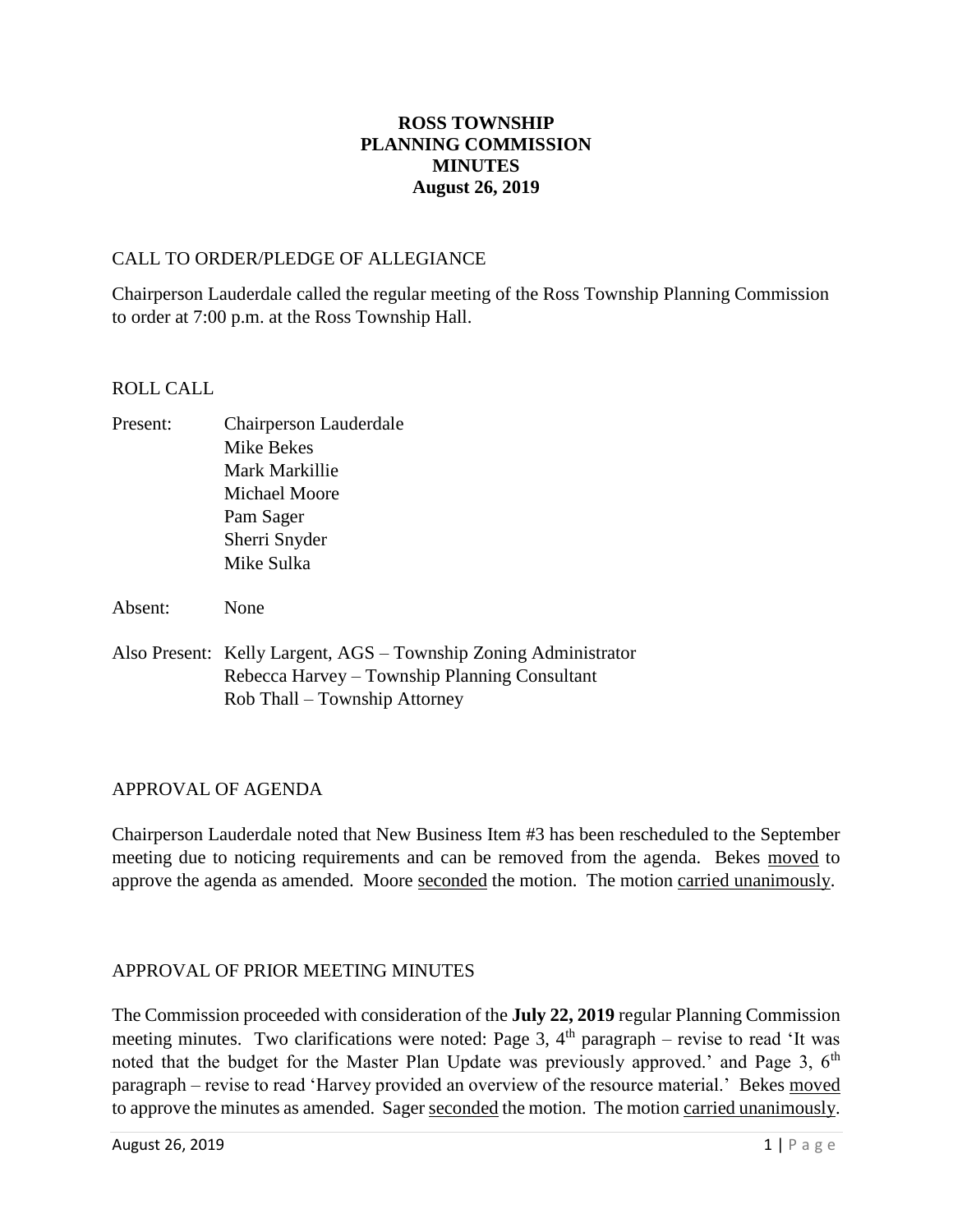# NEW BUSINESS

1. Public Hearing – SLU/SPR for Residential Accessory Building (McClelland)

The next matter to come before the Planning Commission was consideration of the request by Christine McClelland for special land use permit/site plan review for the proposed construction of a residential accessory building that fails to meet the locational requirements. The subject property is located at 8663 North 40<sup>th</sup> Street and is within the R-1 District.

Chairperson Lauderdale opened the public hearing.

Largent provided an overview of the request, noting the following:

- The applicant is proposing the construction of an 864 sq ft accessory building to be located forward of the principal building on the subject site.
- The topographic map submitted with the application illustrates the extreme grade of the rear yard which is limiting locational options on the site.
- The proposal complies with applicable setback, lot coverage, and building height requirements.
- Pursuant to Section 18.4 C., an accessory building shall only be located in the rear and/or side yard.
- Pursuant to Section 18.4 D., the proposed front yard accessory building is allowable as a special land use.

Christine McClelland was present on behalf of the application. She stated that the proposed accessory building is needed for personal storage. She further noted that the proposed building location is off to the side so will not block the front of the house and will be behind those residences fronting on North  $40<sup>th</sup>$  Street. McClelland confirmed that the slope of the property limits the available area on site suitable for an accessory building.

In response to Commission questions, McClelland stated that the accessory building will be of 'pole barn' construction but will match the existing house in exterior appearance. She further noted that neither the overhead or access doors will face the roadway; instead, the roadway facing wall will have windows. McClelland confirmed that the dead trees noted will be removed to facilitate the proposed construction.

No further public comment was offered on the matter and the public comment portion of the public hearing was closed.

The Commission proceeded with a review of the application pursuant to Section 18.4 D. – Residential Accessory Buildings/Structures. It was noted that the proposed building will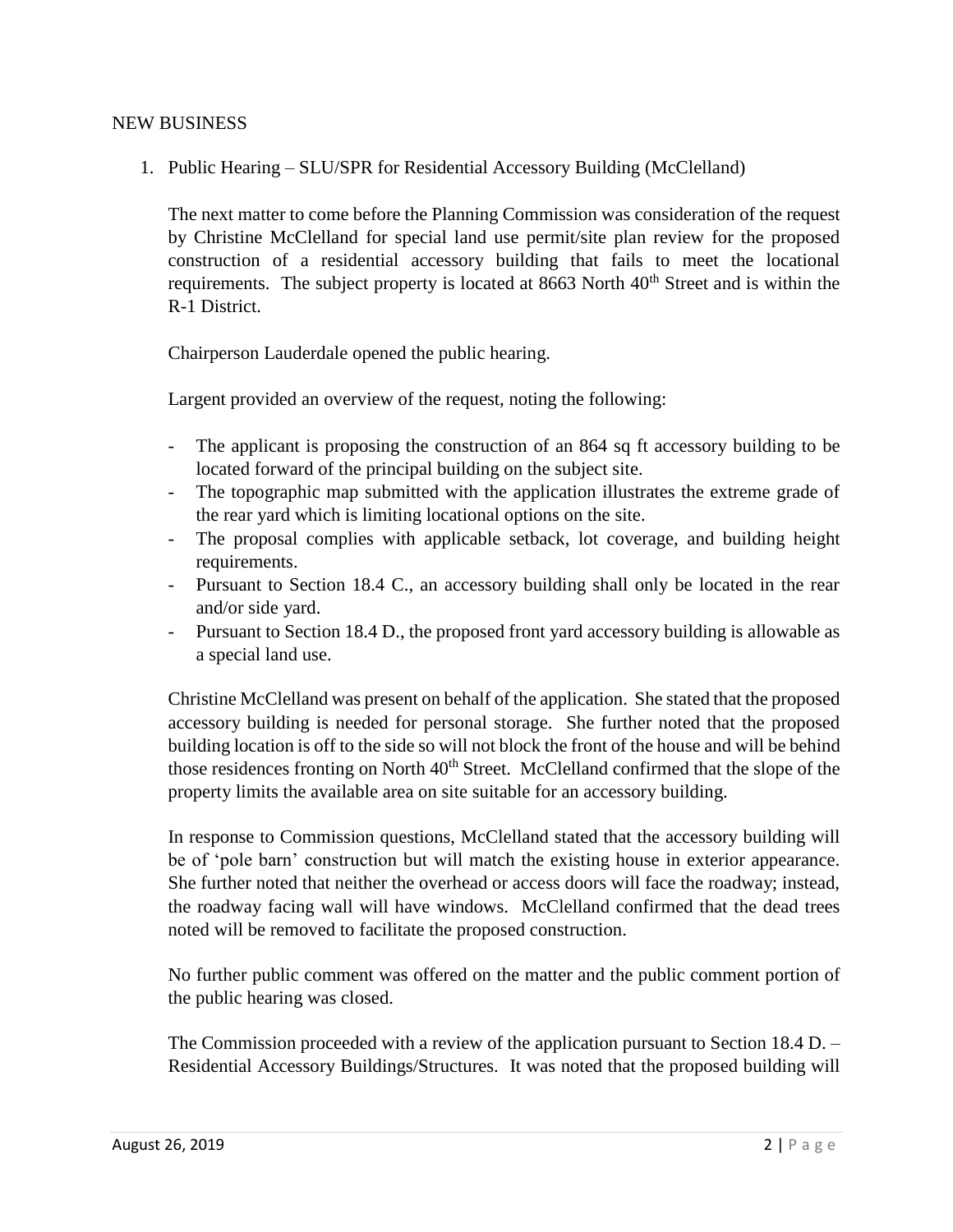meet applicable front/side/rear setback, building height and lot coverage requirements but fails to comply with the side/rear yard locational standard. The following was also noted:

- The proposed front yard accessory building is allowable as a special land use;
- The proposed accessory building is located in excess of 5 ft from all lot lines;
- The proposed accessory building is proposed for accessory residential use;
- A variance is not requested/required for the proposed accessory building; and
- Adequate application material has been presented to allow for site plan review pursuant to Article 21.

In consideration of the Special Land Use Criteria set forth in Section 19.3, the Commission concluded the following: the proposed accessory building will be compatible in character and design with other residential properties in the area; the proposed building location respects the grade of the property and will require minimal disturbance to the site; no utility connections to the accessory building are proposed; the proposed accessory building will not constitute a change in use of the property so will not alter traffic impacts or parking demands; the proposed front yard location will not create any negative sight lines from adjacent properties and will continue the existing alignment of buildings in the area; the proposed use will be residential storage; the finding of compatibility is further supported by the proposed continuity with area building exteriors; and, the proposal meets the standards of Section 18.4 D.

It was noted that the site plan presented was acceptable (per Section 21.4) and that the proposal meets the Site Plan Review Criteria set forth in Section 21.6 B.

It was reiterated that the above findings were based on the application documents presented and the representations made by the applicant at the meeting.

Bekes then moved to grant Special Land Use Permit/Site Plan Approval for the proposed accessory building on the subject site based upon the review findings of Section 18.4 D. – Residential Accessory Buildings/Structures, Section 19.3 – Special Land Use Criteria, and Section 21.6 – Site Plan Review Criteria, noting that the site plan presented is acceptable, with the information required by Section 21.4 A., B., C., I., and O. waived per Section 21.4 T. Moore seconded the motion. The motion carried unanimously.

Snyder opined that building elevations should be included with the application material to allow for an informed discussion of the impact-based special land use criteria. It was noted that the site plan content requirements currently include building elevations but that the application was simply processed without them.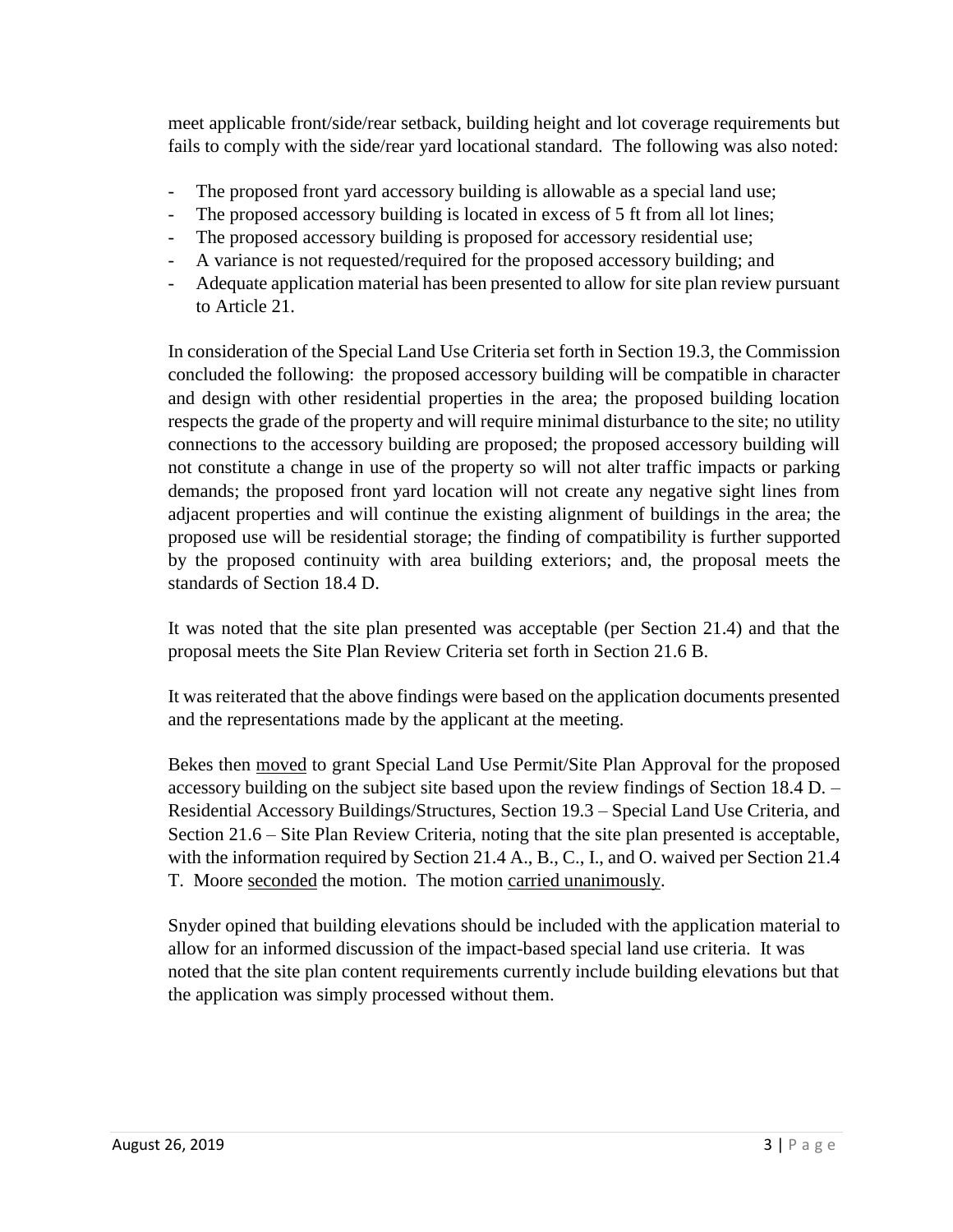2. Public Hearing – SLU/SPR for Residential Accessory Building (Scott)

The next matter to come before the Planning Commission was consideration of the request by David and Linda Scott for special land use permit/site plan review for the proposed construction of a residential accessory building that fails to meet the building height and rear yard lot coverage requirements. The subject property is located at 132 East Gull Lake Drive and is within the R-1 District.

Chairperson Lauderdale opened the public hearing.

Largent provided an overview of the request, noting the following:

- The applicant is proposing to expand the existing 10 ft x 20 ft accessory building on the site so as to result in a 576 sq ft (24 ft x 24 ft) accessory building.
- After further review of the proposal, it has been determined that the accessory building will comply with the 18 ft building height standard.
- The proposal complies with applicable setback requirements but exceeds the 10% maximum rear yard lot coverage standard with a proposed 24% rear yard lot coverage.
- Pursuant to Section 18.4 D., the proposed accessory building is allowable as a special land use.

David Scott was present on behalf of the application. He explained that the side setback was measured from the fence that exists along the side property line and that a 5 ft 3 in side yard setback will be provided. Scott noted that the adjacent property is used as a 'marina' with the house situated on the far side of the lot and that there has never been a dispute over the use of the fence line as the property line. He continued that a larger accessory building is needed to accommodate vehicle storage related to the recent use of the home as a permanent residence.

Attorney Thall clarified that the Zoning Ordinance requires that the requisite setback be measured from the property line. The establishment of the property line is a private property rights issue and not a matter for Planning Commission consideration. He noted that ultimately the side property line will have to be defined by the applicant for Township measurement.

In response to Commission questions, Scott stated that a new roof will be placed on both the existing accessory building and the proposed addition and will be provided new slopes. He added that the garage door will also be relocated with the proposed addition. Scott opined that he may end up removing the existing building entirely and simply constructing a new 24 ft x 24 ft building in the same location. He further noted the accessory building will match the existing house in style and color.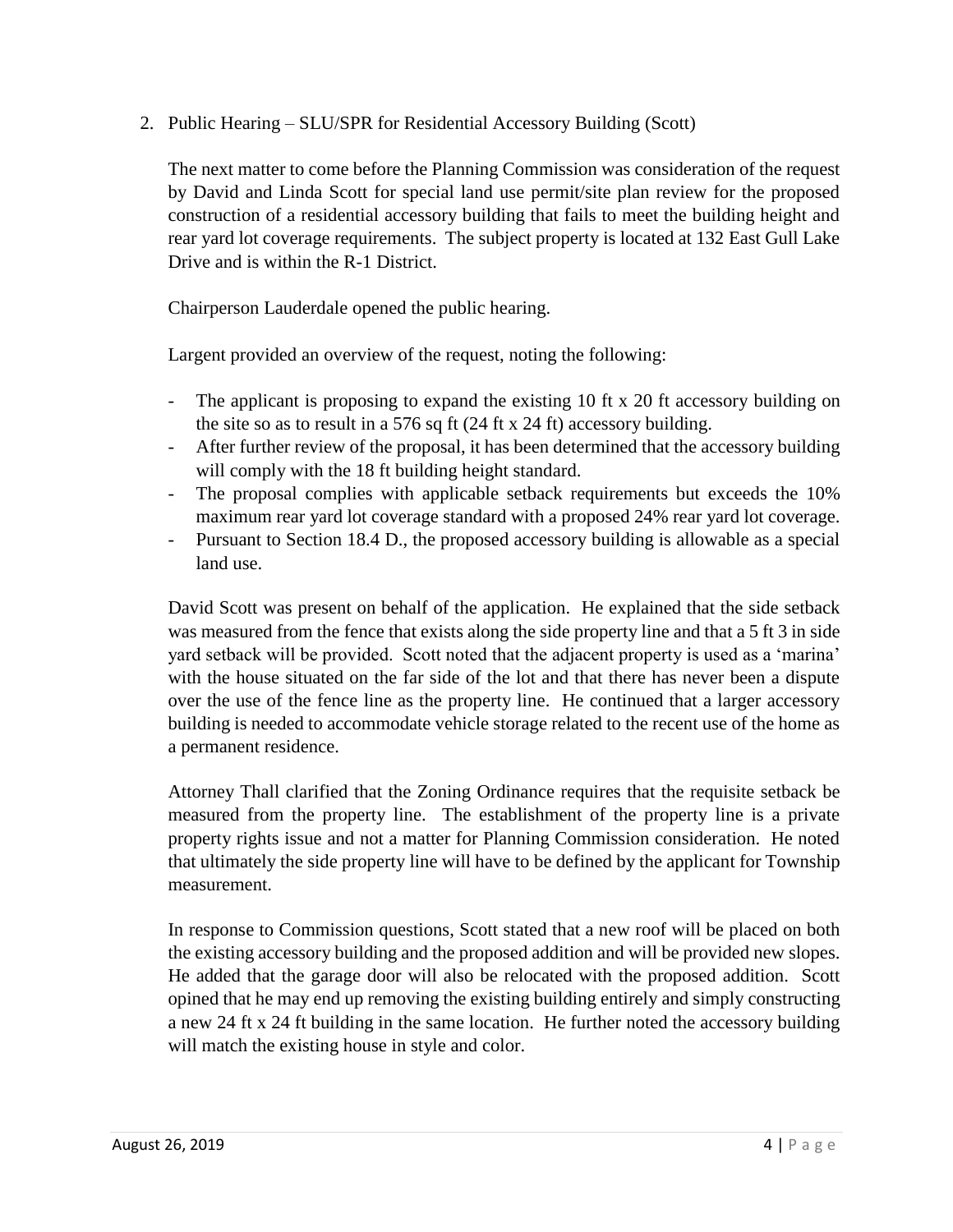Moore stated that he would like to see a building elevation in order to confirm building style and materials.

No further public comment was offered on the matter and the public comment portion of the public hearing was closed.

The Commission proceeded with a review of the application pursuant to Section 18.4 D. – Residential Accessory Buildings/Structures. It was noted that the proposed building will meet applicable front/side/rear setback, building height and building location requirements but fails to comply with the rear yard lot coverage standard. The following was also noted:

- The proposed accessory building is allowable as a special land use;
- The proposed accessory building is located in excess of 5 ft from all lot lines;
- The proposed accessory building is proposed for accessory residential use;
- A variance is not requested/required for the proposed accessory building; and
- Adequate application material has been presented to allow for site plan review pursuant to Article 21.

In consideration of the Special Land Use Criteria set forth in Section 19.3, the Commission concluded the following: the proposed accessory building will be compatible in character and design with other residential properties in the area (as described by the applicant); the proposed building location will require minimal disturbance to the site; the proposed accessory building will not constitute a change in use of the property so will not alter traffic impacts or parking demands, and in fact will improve safety in the area by adding off-street parking; the proposal will not result in an increase in density or a change in building character; the proposed use will be residential storage; the finding of compatibility is further supported by the proposed continuity with area building exteriors and off-street parking arrangements; and, the proposal meets the standards of Section 18.4 D.

It was noted that the site plan presented was acceptable (per Section 21.4) and that the proposal meets the Site Plan Review Criteria set forth in Section 21.6 B.

It was reiterated that the above findings were based on the application documents presented and the representations made by the applicant at the meeting.

Chairperson Lauderdale then moved to grant Special Land Use Permit/Site Plan Approval for the proposed accessory building on the subject site based upon the review findings of Section 18.4 D. – Residential Accessory Buildings/Structures, Section 19.3 – Special Land Use Criteria, and Section 21.6 – Site Plan Review Criteria, noting that the site plan presented is acceptable, with the information required by Section 21.4 A. and O. waived per Section 21.4 T. Bekes seconded the motion. The motion carried unanimously.

Snyder reiterated the request for building elevations with accessory building proposals, noting the specific relevance of same in the bay area.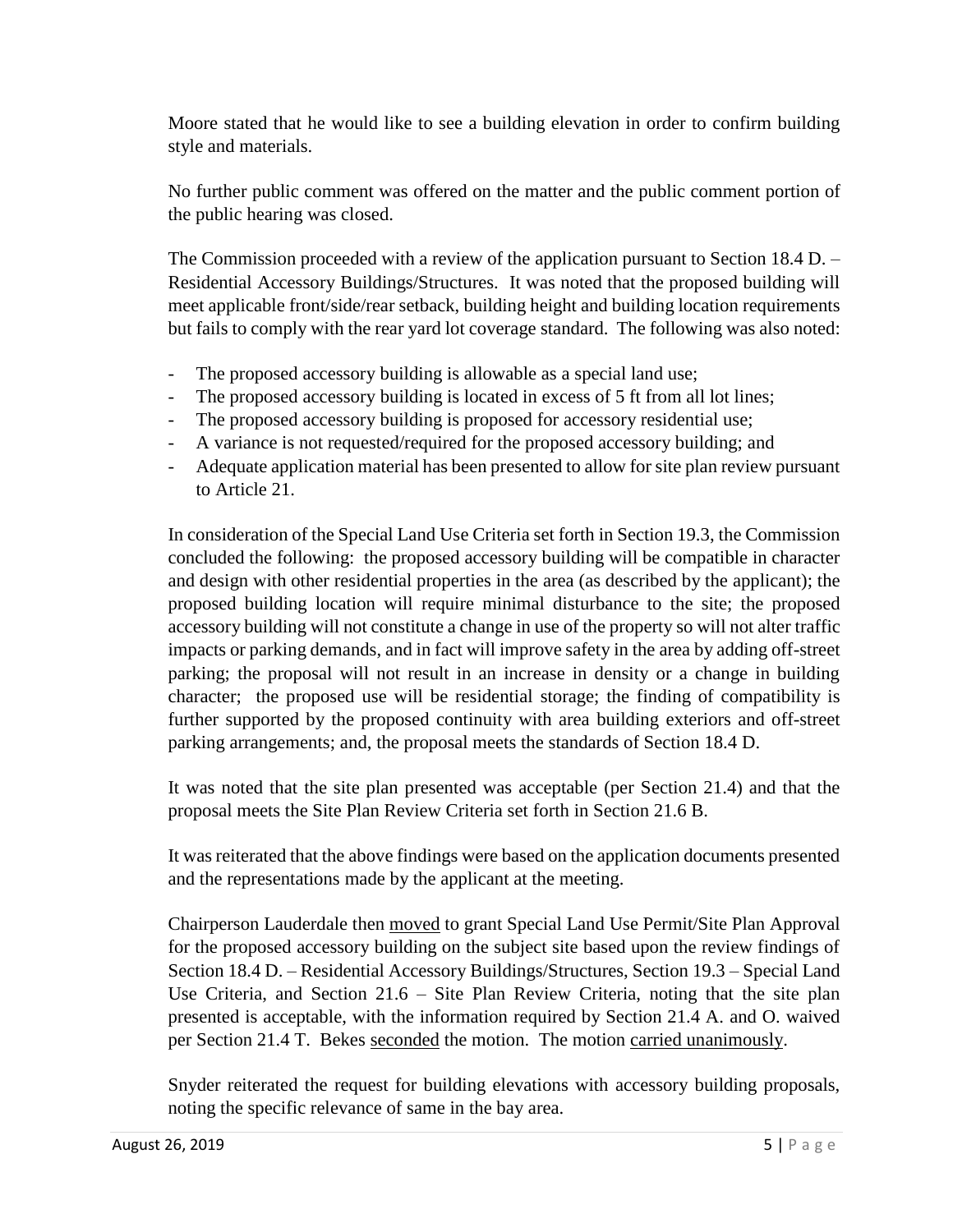3. Public Hearing – Zoning Ordinance Amendments

Section 18.4 D. – Residential Accessory Buildings/Structures

- Amend subsection 4. so as to add site plan content requirements specific to residential accessory building proposals.

Section 19.3 – Criteria for Decision (SLU)

Amend so as to collapse and clarify the existing special land use standards.

Chairperson Lauderdale opened the public hearing. He gave an overview of the proposed amendments, noting that the Planning Commission had had extensive discussions on the draft text at previous meetings.

Section 18.4 D. -

Harvey noted that the proposed amendments to Section 18.4 D. should be modified to add 'building elevations' to the site plan content requirements consistent with the Planning Commission discussions earlier in the meeting. Specifically, subsection c. could be revised to remove 'and proposed' and a new subsection d. could be added that reads 'The location, dimensions, height, and elevation of all proposed buildings.'

Snyder questioned if a 'floor plan' should also be required content.

Harvey suggested that the use-related criteria negates the need for a floor plan and cautioned that a floor plan may cause the Commission to infer a use that is contrary to the application, which may then arbitrarily impact the outcome of the review. Moore stated that a floor plan may be a preferred way to avoid the use question. Lengthy discussion ensued regarding the issues that may arise with the Planning Commission using a floor plan as the basis for determining use of an accessory building.

Sulka then noted that there may be merit in adding a provision similar to that set forth in Section 21.4 S. to allow the Planning Commission to respond to other needs that arise on a case by case basis. Commission members agreed with the addition of a subsection i. that would read 'Any other information deemed necessary by the Township Planning Commission.'

A citizen inquired as to the Ordinance definition of 'accessory building' and questioned how one would know that an accessory building cannot be used as a dwelling. Harvey reviewed the definition of accessory building and referenced the provision that limits one dwelling unit per parcel in the Township. Largent further explained the role of Township staff in providing zoning assistance in response to inquiries.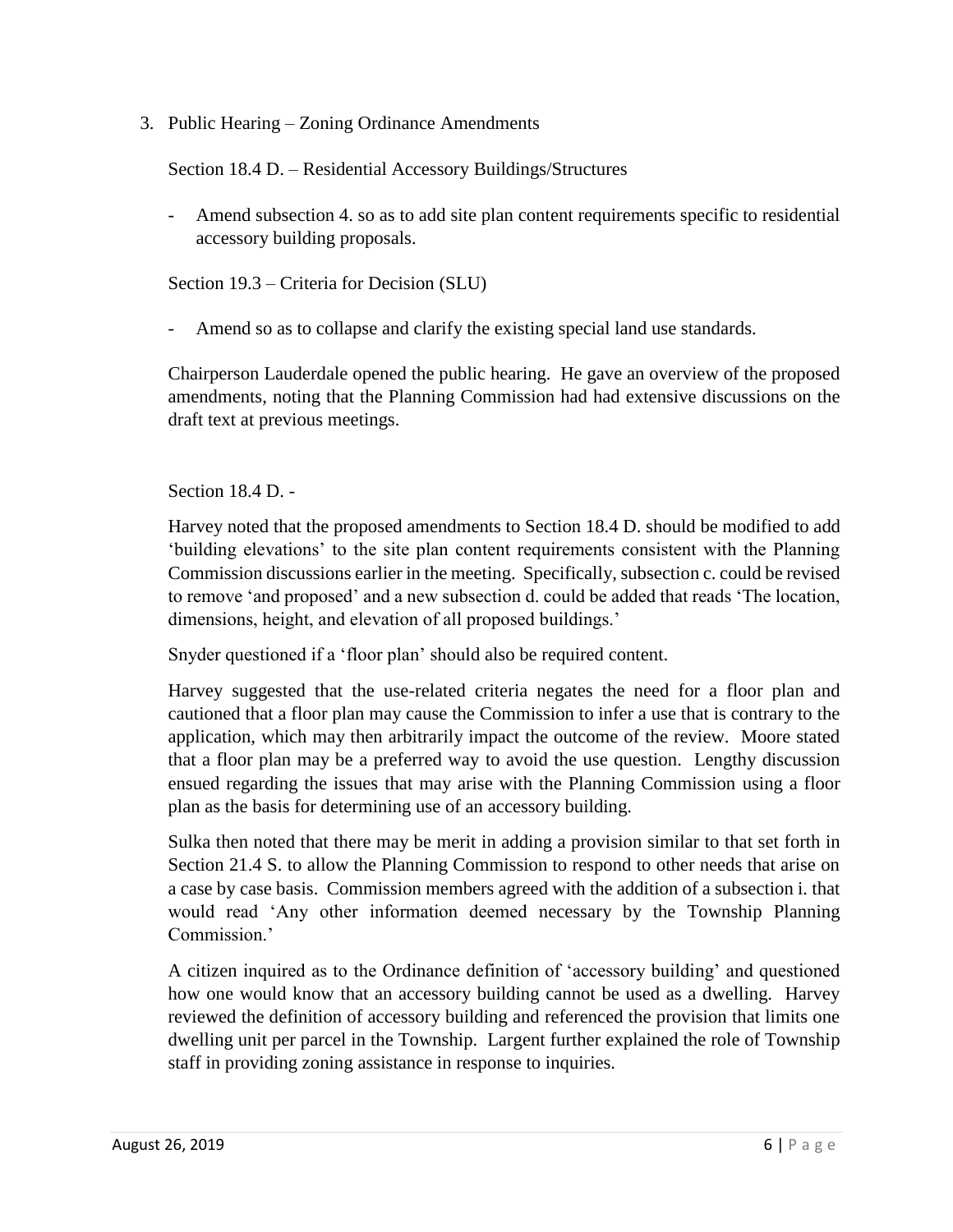No further public comment was offered on the matter and the public comment portion of the public hearing on Section 18.4 D. was closed.

Bekes moved to recommend approval of the proposed amendment to Section 18.4 D., with the proposed modification to subsection c.; the addition of a new subsection d.; and, the addition of subsection i. as agreed by the Planning Commission. Markillie seconded the motion.

Sulka wondered if there would be value in waiting for a few more accessory building proposals to be reviewed to determine if other changes were warranted. Sager added that she would need to see a clean copy of the proposed amendment to Section 18.4 D. before she could support a recommendation to approve. Snyder stated that the text has been under review for several months and that the public hearing discussion revealed consensus on the draft text with the 3 minor modifications. She opined that the work is ready to move forward.

The motion carried 4 to 3, with Moore, Sager and Sulka dissenting.

Section 19.3 -

Chairperson Lauderdale referenced draft text Option #4 that was presented and discussed in July. He noted that the Commission had agreed that the draft text presents a good blend of Options #1, #2, and #3 and reflects the agreements reached on each of the provisions of Option #3.

Attorney Thall noted that the criteria set forth in Section 19.3 is applicable only to the special land use permit and that accompanying site plans would still be subject to the site plan review criteria set forth in Section 21.6.

No public comment was offered on the matter and the public comment portion of the public hearing on Section 19.3 was closed.

Sager moved to recommend approval of the proposed amendment to Section 19.3 (Option #4), as presented. Bekes seconded the motion. The motion carried unanimously.

# UNFINISHED BUSINESS

Chairperson Lauderdale noted that Item #2 – Solar Energy Facilities should be removed from the agenda pursuant to the Commission's discussion in July. Due to the lateness of the hour, consideration of the remaining 'Unfinished Business' items will be postponed until September. Harvey was requested to resend the 'solar energy facilities' sample ordinances to allow for further consideration of the topic.